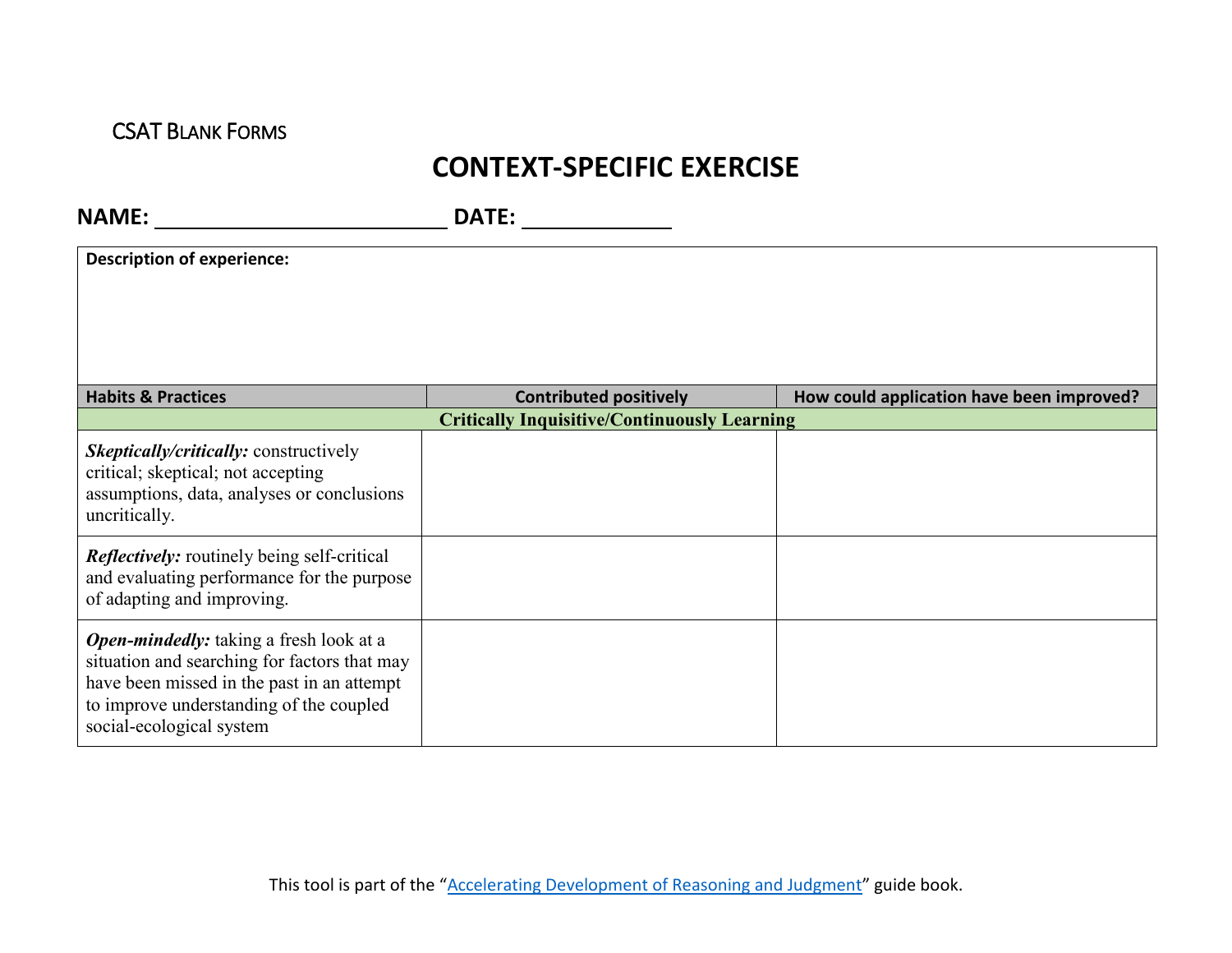| <b>Flexibly:</b> always reserving the right to<br>change one's mind (and expects others to<br>be able to do so) if new understanding of a<br>situation indicates that is prudent.                                                                                                                                                                                                                     |  |  |
|-------------------------------------------------------------------------------------------------------------------------------------------------------------------------------------------------------------------------------------------------------------------------------------------------------------------------------------------------------------------------------------------------------|--|--|
| <b>Adaptively:</b> approaching one's work from<br>the perspective of learning while doing;<br>think of management as an experiment and<br>taking every opportunity to assess and learn<br>from experience.                                                                                                                                                                                            |  |  |
| Inquisitively/curiously: learning as much<br>as possible about an issue in order to<br>understand how the social-ecological<br>system in which the management<br>opportunity or problem is embedded works<br>and to identify probable impacts of<br>manipulation; asking lots of questions of<br>the "how" and "why" type and seeking new<br>evidence to support (or refute) existing<br>perceptions. |  |  |
| <b>Multi-level, Integrative Systems Thinking</b>                                                                                                                                                                                                                                                                                                                                                      |  |  |
| Holistically/thinking comprehensively:<br>being mindful that any specific situation is<br>embedded in a larger context that either<br>affects or is affected by FW management<br>actions at any level; the ability to see the<br>whole situation by studying its parts, to<br>understand how they all fit together and<br>identify what's missing.                                                    |  |  |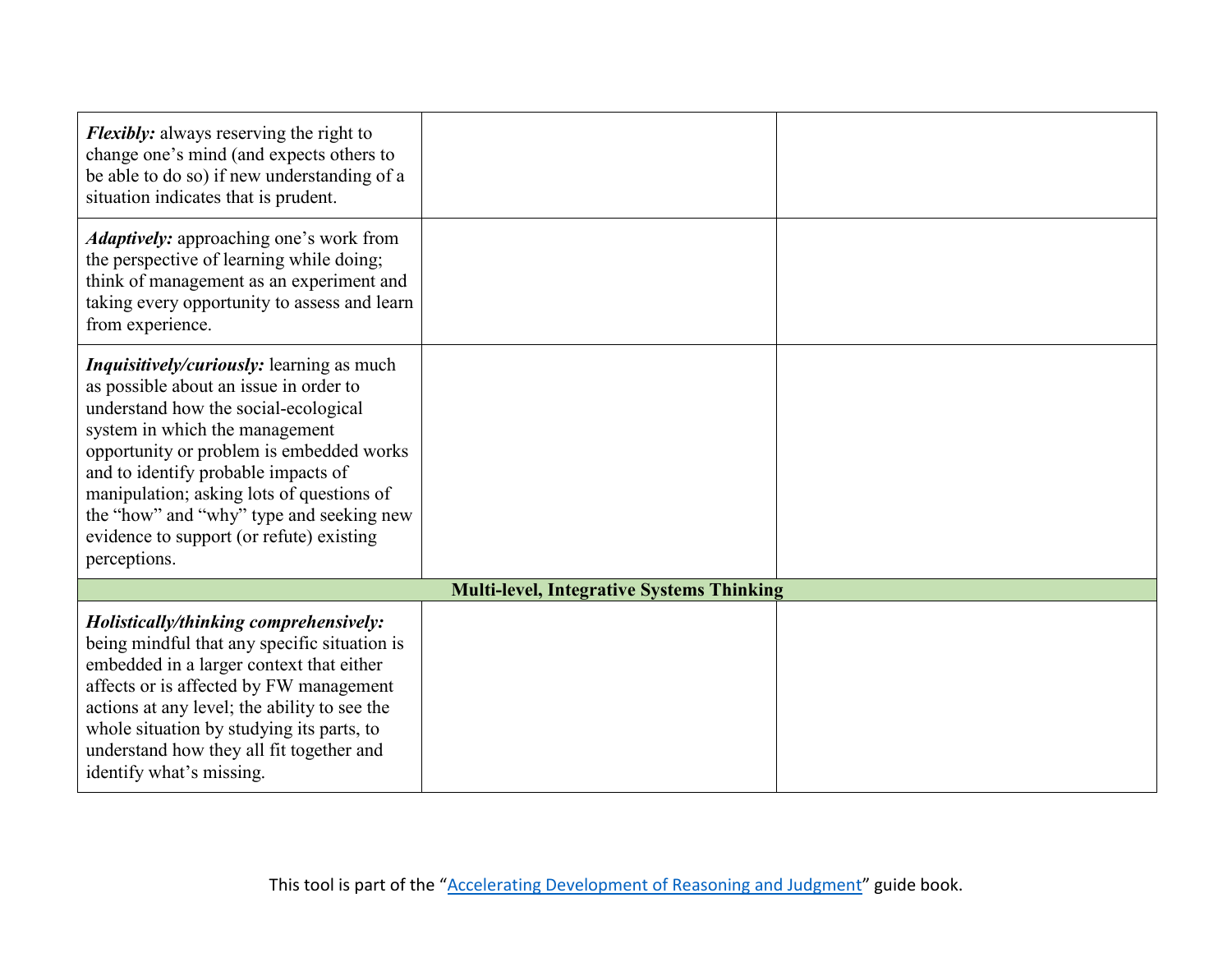| <b>Inclusively:</b> seeking information about and<br>trying to include any primary and<br>secondary stakeholders (potentially<br>affected persons) in a management decision<br>or action; attempting to secure their input<br>and involvement.        |                         |  |
|-------------------------------------------------------------------------------------------------------------------------------------------------------------------------------------------------------------------------------------------------------|-------------------------|--|
| Creatively/divergently/imaginatively:<br>looking for opportunities to adapt or create<br>entirely new solutions to a problem at hand<br>without undue concern about diverging<br>from conventional practice when situations<br>call for it.           |                         |  |
|                                                                                                                                                                                                                                                       | <b>Self-disciplined</b> |  |
| Scientifically: approaching technical<br>assessments by means of scientific methods<br>and principles; evaluating the scientific<br>methods used to address an issue to ensure<br>the conclusions or recommendations are<br>sound.                    |                         |  |
| <b>Logically:</b> seeking understanding of a<br>problem in a way that shows clear, sound<br>reasoning and is obviously sensible to<br>others under the circumstances.                                                                                 |                         |  |
| <b>Systematically:</b> approaching technical<br>assessments following a pre-determined<br>plan in a fashion that can be recognized as<br>methodical (e.g., manager's model,<br>structured decision making), with clear<br>focus on stated objectives. |                         |  |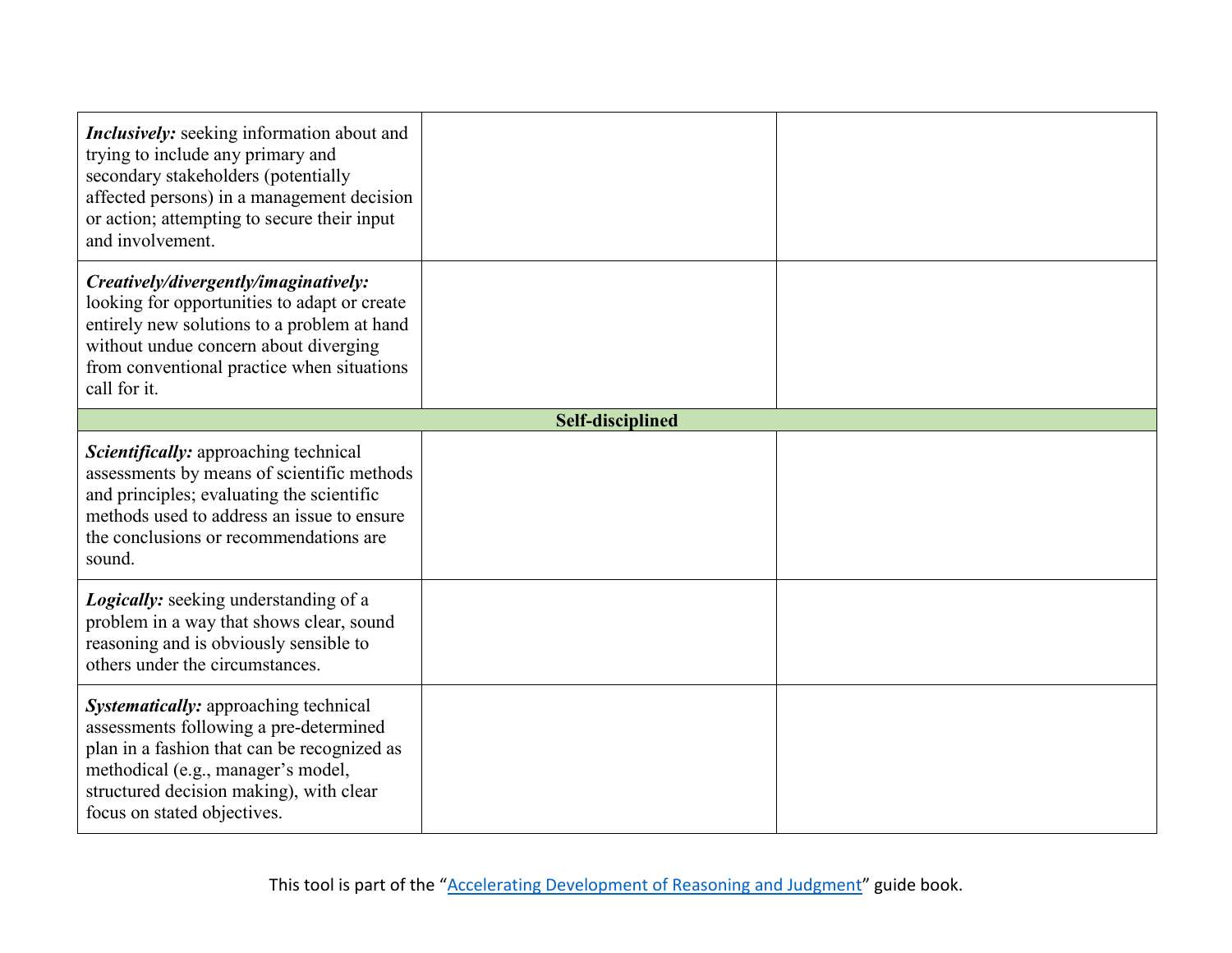| <b>Analytically:</b> examining things very<br>carefully by taking an organized,<br>thoughtful approach that helps define<br>complex issues and resisting an<br>unorganized stream-of-consciousness<br>approach to thinking about a problem.                                 |  |
|-----------------------------------------------------------------------------------------------------------------------------------------------------------------------------------------------------------------------------------------------------------------------------|--|
| <i>Economically/efficiently:</i> working or<br>operating in a well-organized and<br>competent way that gets good results with<br>minimum wasted effort or expense, using<br>no more funding, time, social capital and<br>other resources than is necessary.                 |  |
| <b>Impartially/objectively:</b> recognizing and<br>avoiding being influenced by one's own<br>personal feelings or opinions, or by others<br>who expect special treatment at the expense<br>of being fair to others or dismissive of<br>undesirable effects on the resource. |  |
| <i>Ethically:</i> operating in a morally good or<br>correct manner that avoids or minimizes<br>harm to people, FW or the environment;<br>routinely considers disparate ethical<br>positions vis-a-vis a management issue.                                                   |  |
| <b>Patiently:</b> tolerating delays and problems<br>without becoming overly annoyed or<br>anxious, and continuing to work on a<br>project with a positive attitude despite<br>difficulties encountered.                                                                     |  |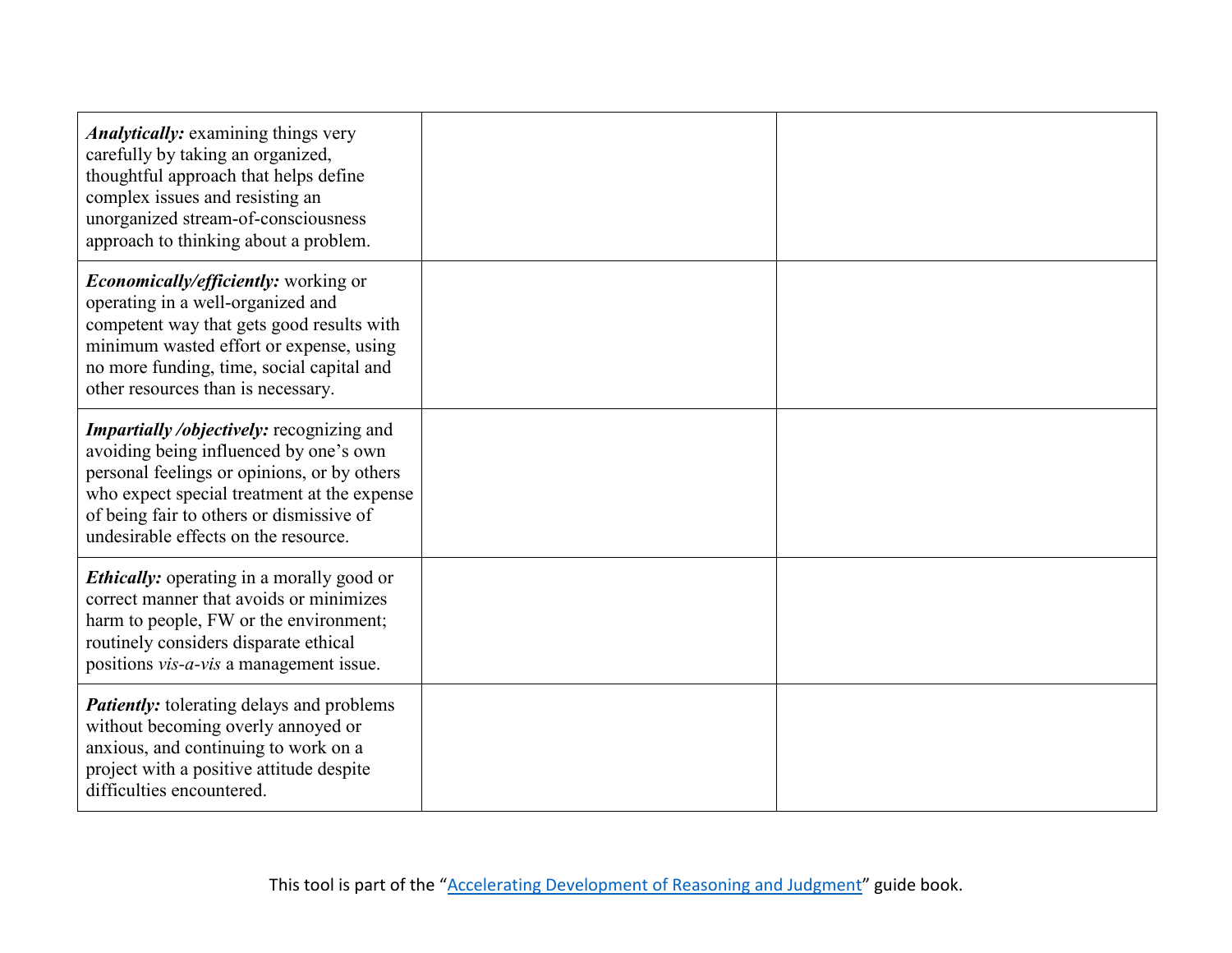| <b>Balanced Approach</b>                                                                                                                                                                                                                                                       |  |  |
|--------------------------------------------------------------------------------------------------------------------------------------------------------------------------------------------------------------------------------------------------------------------------------|--|--|
| <b>Pragmatically:</b> operating in a sensible and<br>realistic way that considers both practical<br>and theoretical perspectives.                                                                                                                                              |  |  |
| <b>Proactively/strategically:</b> anticipating and<br>being ready to control a situation rather<br>than just respond to it after the fact and do<br>so in a way that contributes to the<br>achievement of long-term or overall aims<br>and interests.                          |  |  |
| <b>Purposefully:</b> being oriented toward<br>achievement of established objectives<br>(results- or outcomes-oriented) rather than<br>being overly focused on process (means).                                                                                                 |  |  |
| <b>Politically:</b> building a clear understanding<br>of political ramifications of alternative<br>choices, without allowing those realities to<br>reduce integrity of the<br>biological/ecological, social, and ethical<br>assessments conducted to serve decision<br>making. |  |  |
| <i>Adaptably:</i> accommodating change in<br>process, protocol or program as needed to<br>adapt to changing circumstances.                                                                                                                                                     |  |  |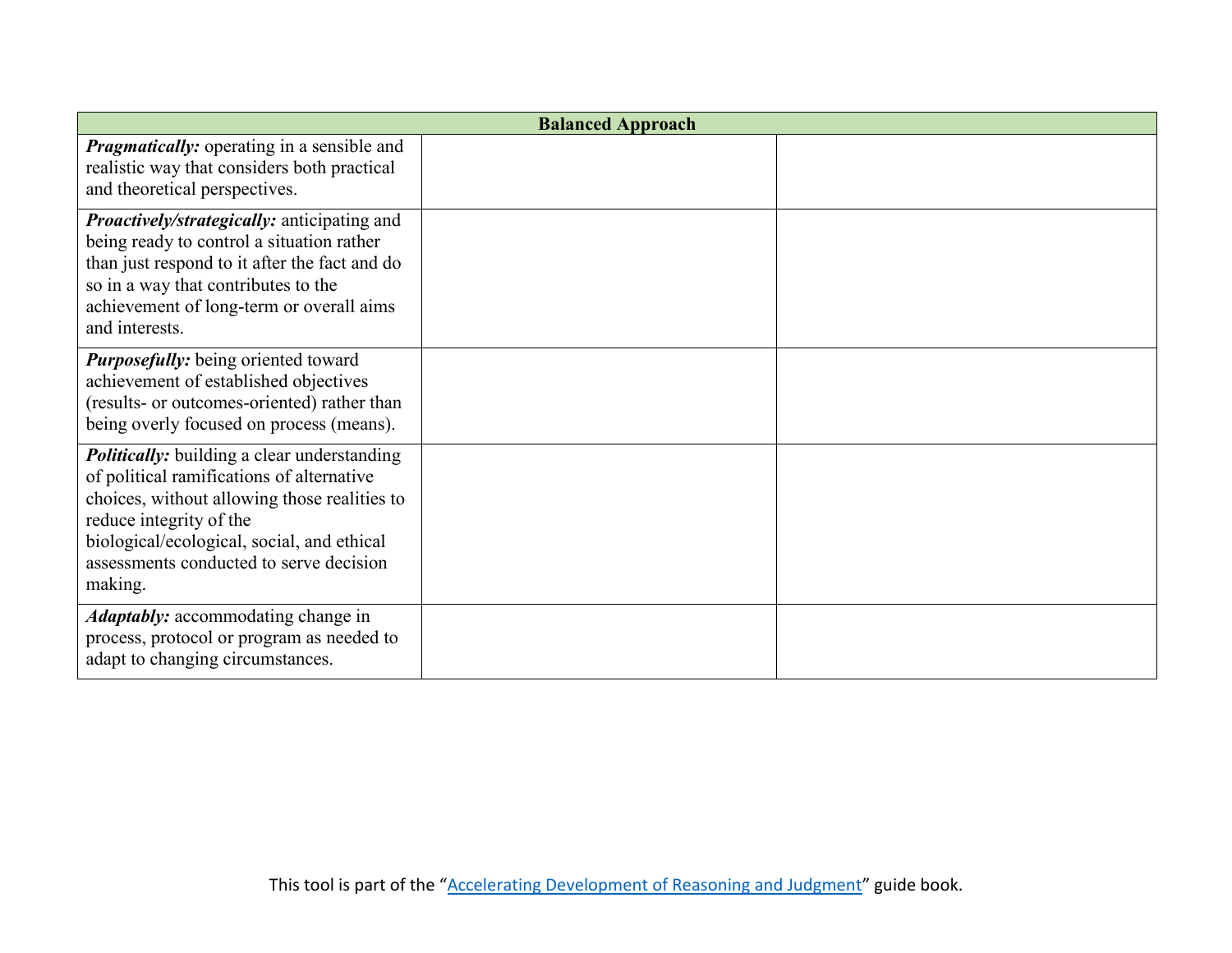| <b>Interactions with Others</b>                                                                                                                                                                                                                                                                                                                                               |  |  |
|-------------------------------------------------------------------------------------------------------------------------------------------------------------------------------------------------------------------------------------------------------------------------------------------------------------------------------------------------------------------------------|--|--|
| <b>Attentively/listening actively: asking</b><br>stakeholders, co-workers and partners to<br>share their thoughts, as well as listening to<br>those offered unsolicited, whether or not<br>they come from familiar or novel sources,<br>or whether they represent views consistent<br>or inconsistent with agency policy,<br>professional convention or one's own<br>beliefs. |  |  |
| <b>Collaboratively:</b> working in teams,<br>populated with individuals from within and<br>outside the agency who are willing to work<br>together to achieve shared conservation<br>goals.                                                                                                                                                                                    |  |  |
| Humbly/respectfully: showing politeness,<br>deference and humility when working with<br>others, thereby avoiding appearing self-<br>important or better than others.                                                                                                                                                                                                          |  |  |
| Transparently/truthfully/honestly: being<br>truthful and candid, lacking obfuscation or<br>deceit, and behaving in a way that<br>demonstrates honesty.                                                                                                                                                                                                                        |  |  |
| Compassionately/selflessly/empathetically:<br>readily comprehending and genuinely<br>identifying with other people's feelings,<br>attitudes and circumstances.                                                                                                                                                                                                                |  |  |
| Appreciatively/supportively: showing<br>gratitude for contributions to conservation<br>made by others.                                                                                                                                                                                                                                                                        |  |  |